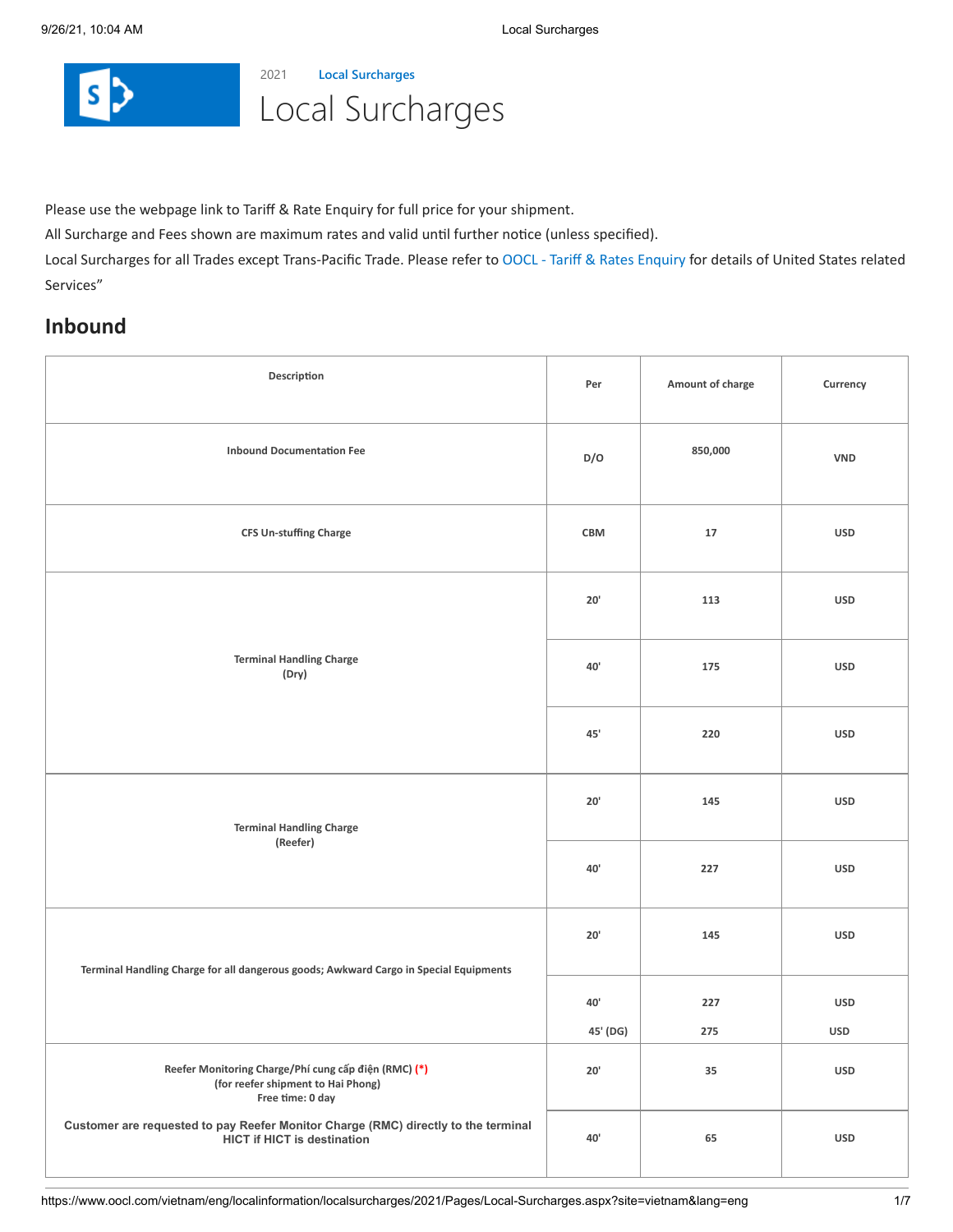|                                  | Description                                                                                                                                                                                                 |                                     |                                                                                                                                                            | Per                | Amount of charge | Currency   |
|----------------------------------|-------------------------------------------------------------------------------------------------------------------------------------------------------------------------------------------------------------|-------------------------------------|------------------------------------------------------------------------------------------------------------------------------------------------------------|--------------------|------------------|------------|
|                                  | Reefer Monitoring Charge/Phí cung cấp điện (RMC) (**)<br>(for reefer shipment to other ports)<br>Customer are requested to pay Reefer Monitor Charge (RMC) directly to all terminals, ports,<br><b>ICDs</b> |                                     |                                                                                                                                                            | N/A                | N/A              | N/A        |
|                                  |                                                                                                                                                                                                             |                                     |                                                                                                                                                            | N/A                | N/A              | N/A        |
|                                  | Manifest Amendment Fee (after vessel arrival)                                                                                                                                                               |                                     |                                                                                                                                                            | D/O                | 55               | <b>USD</b> |
|                                  | <b>Authorization Letter Issuance Fee</b>                                                                                                                                                                    |                                     |                                                                                                                                                            | HB/L               | 600,000          | <b>VND</b> |
|                                  | Certificate Issuance Fee<br>(applicable to all kinds of certificate including but noy limited to vessel age, vessel classification,<br>shipment route, D&D free time, transshipment)                        |                                     |                                                                                                                                                            | Set                | 400,000          | <b>VND</b> |
|                                  | <b>Freight Handling Fee (FHF)</b>                                                                                                                                                                           |                                     |                                                                                                                                                            |                    | 300,000          | <b>VND</b> |
|                                  | Tax invoice cancellation & Re-issuance fee (VIR)                                                                                                                                                            |                                     |                                                                                                                                                            | <b>Tax Invoice</b> | 300,000          | <b>VND</b> |
| <b>Change of Destination</b>     |                                                                                                                                                                                                             |                                     | Re-stowing of container is NOT required                                                                                                                    |                    | 350              | <b>USD</b> |
| <b>Administration Fee</b>        |                                                                                                                                                                                                             | Re-stowing of container is required |                                                                                                                                                            | B/L                | 500              | <b>USD</b> |
| <b>Equipment Cleaning Charge</b> | <b>By Cargo Nature</b>                                                                                                                                                                                      | General                             |                                                                                                                                                            | 20'                | 120,000          | <b>VND</b> |
|                                  |                                                                                                                                                                                                             |                                     | (Applicable to all<br>commodities except Metal<br>scrap; Hides, skins & leather;<br><b>Machinery and Appliances; parts</b><br>for Buses, Autos and similar | 40'                | 240,000          | <b>VND</b> |
|                                  |                                                                                                                                                                                                             |                                     | Vehicles; cargo in Special<br>equipment-AW)                                                                                                                | $45'$              | 300,000          | <b>VND</b> |
|                                  |                                                                                                                                                                                                             |                                     | Reefer                                                                                                                                                     | $20^{\prime}$      | 300,000          | <b>VND</b> |
|                                  |                                                                                                                                                                                                             |                                     |                                                                                                                                                            |                    | 500,000          | <b>VND</b> |
|                                  |                                                                                                                                                                                                             |                                     | Dangerous<br>(Applicable to all                                                                                                                            | $20'$              | 300,000          | <b>VND</b> |
|                                  |                                                                                                                                                                                                             |                                     | commodities except Metal<br>scrap)                                                                                                                         |                    | 500,000          | <b>VND</b> |
|                                  |                                                                                                                                                                                                             |                                     |                                                                                                                                                            |                    |                  |            |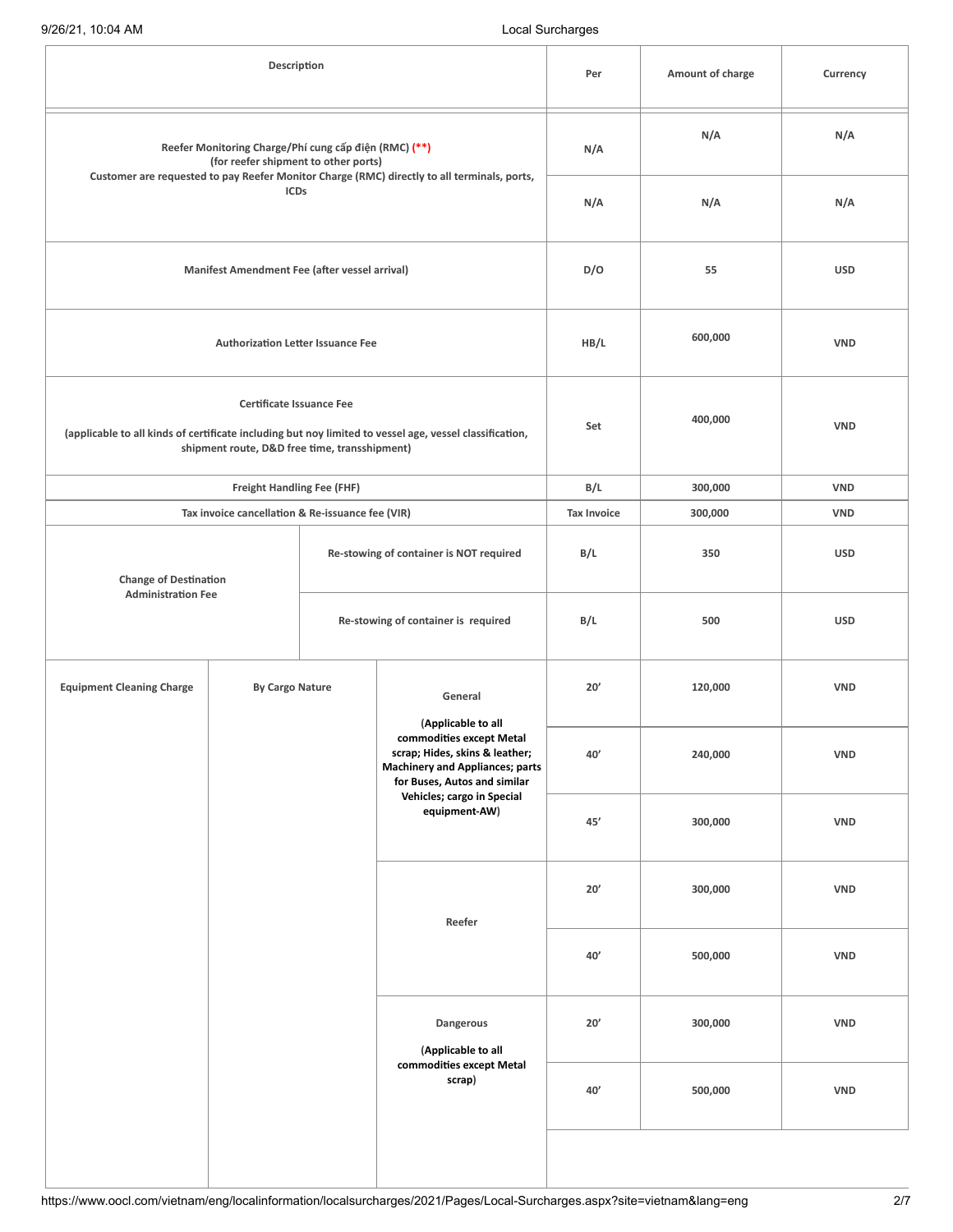|                            | Description                                       |                                                                                                | Per           | Amount of charge                                                                                | Currency   |
|----------------------------|---------------------------------------------------|------------------------------------------------------------------------------------------------|---------------|-------------------------------------------------------------------------------------------------|------------|
|                            |                                                   |                                                                                                | $45^{\prime}$ | 600,000                                                                                         | <b>VND</b> |
|                            |                                                   |                                                                                                | $20^{\prime}$ | 300,000                                                                                         | <b>VND</b> |
|                            |                                                   | General cargo in Special<br>equipment - AW                                                     |               | 500,000                                                                                         | <b>VND</b> |
|                            |                                                   |                                                                                                | 45'           | 600,000                                                                                         | <b>VND</b> |
|                            |                                                   |                                                                                                | $20^{\prime}$ | 300,000                                                                                         | <b>VND</b> |
|                            | <b>Specific Commodity or Specail</b><br>Equipment | <b>Machinery &amp; Appliances Parts</b><br>for Buses, Autos & Similar<br>Vehicles; Metal Scrap | $40'$         | 500,000                                                                                         | <b>VND</b> |
|                            |                                                   |                                                                                                | $45'$         | 600,000                                                                                         | <b>VND</b> |
|                            |                                                   |                                                                                                | 20'           | 1,700,000                                                                                       | <b>VND</b> |
|                            |                                                   | 41 - Hides, Skins & Leather                                                                    | $40'$         | 3,400,000                                                                                       | <b>VND</b> |
|                            |                                                   |                                                                                                | $45'$         | 4,300,000                                                                                       | <b>VND</b> |
| Late Collection Fee/Charge | right after credit period (for credit customers)  | More than 10 days after vessel arrival (for non-credit customers), or                          |               | 1% of collect outstanding<br>charge amount or<br>minimum USD25 per week,<br>whichever is higher | <b>USD</b> |

(\*) Customer are requested to pay Reefer Monitor Charge (RMC) directly to the terminal HICT if HICT is destination, effective on June 1, 2019 ("on board date" for non regulated Trades & "cargo receive date" for regulated Trade)

(\*\*) Customer are requested to pay Reefer Monitor Charge (RMC) directly to all terminals, ports, ICDs- effective on June 1, 2019 ("on board date" for non regulated Trades & "cargo receive date" for regulated Trade)

### **Equipment Imbalance Surcharge (EIS)- New filing/effect from August 13, 2020**

[http://ir4moc.oocl.com/wls\\_prs\\_rp/public/ruleTariff/OOLL-100/E-3/display/20200813](http://ir4moc.oocl.com/wls_prs_rp/public/ruleTariff/OOLL-100/E-3/display/20200813)

| Surcharge name | Origins | Port of Discharge | <b>Destination</b> | Currency | 20' | 40' | 45' |  |
|----------------|---------|-------------------|--------------------|----------|-----|-----|-----|--|
|                |         |                   |                    |          |     |     |     |  |

https://www.oocl.com/vietnam/eng/localinformation/localsurcharges/2021/Pages/Local-Surcharges.aspx?site=vietnam&lang=eng 3/7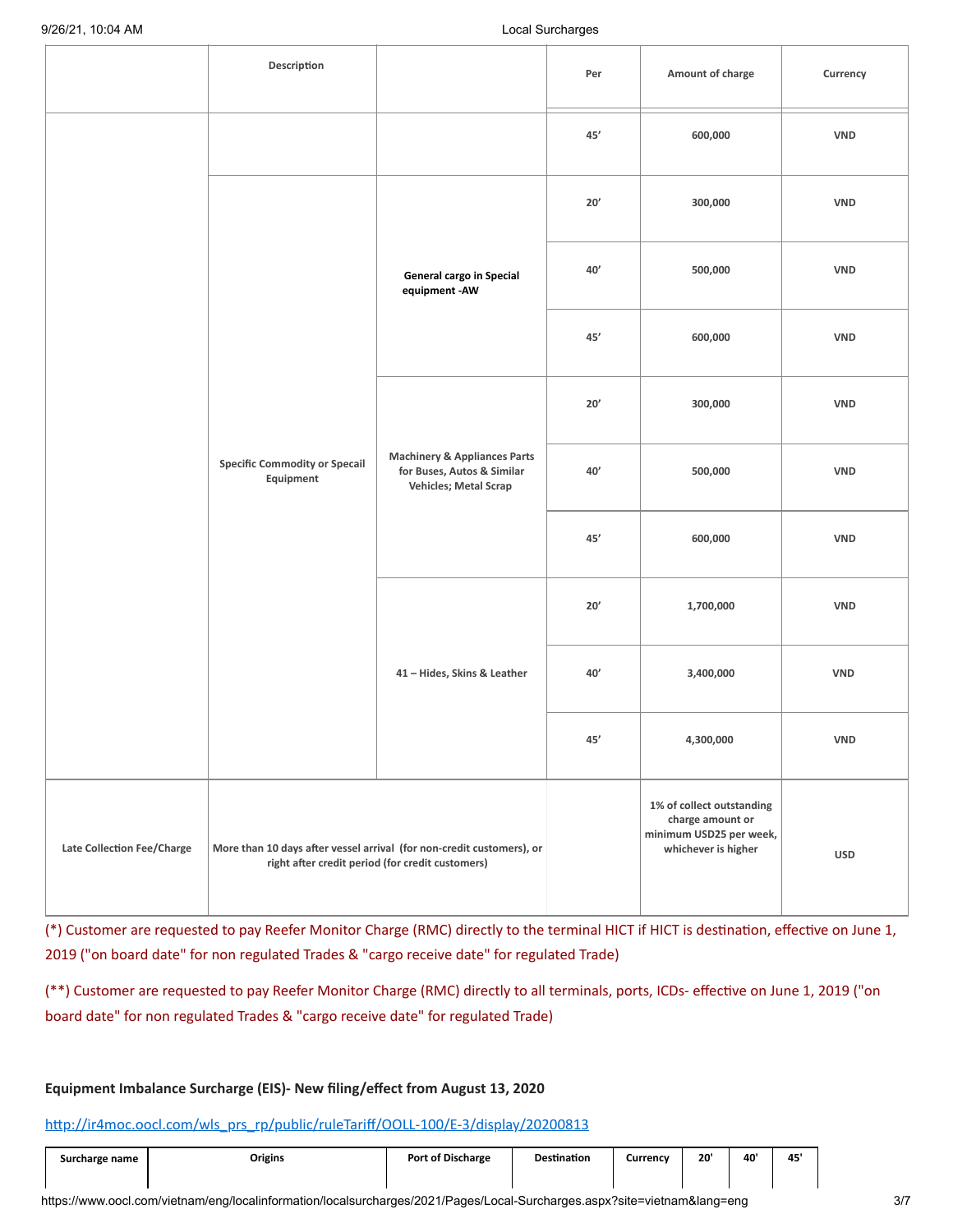9/26/21, 10:04 AM Local Surcharges

| Trade                                                          |                                                                                                                                                                          |                      |                                     |            |     |     |           |
|----------------------------------------------------------------|--------------------------------------------------------------------------------------------------------------------------------------------------------------------------|----------------------|-------------------------------------|------------|-----|-----|-----------|
| Equipment<br>(EIS)<br><b>IAT</b>                               | Imbalance Surcharge Cambodia/PRC/ Hong Kong SAR of PRC (Hong<br>Kong, China)/ Indonesia/Malaysia/<br>Myanmar/Philippines/Singapore/South<br>Korea/Thailand/Taiwan, China |                      | Vietnam - Ho Chi<br>Minh; Tan Thanh | <b>USD</b> | 50  | 100 | 100       |
| Equipment<br><b>Imbalance Surcharge</b><br>(EIS)<br><b>IAT</b> | Pakistan; Bangladesh                                                                                                                                                     | Ho Chi Minh, Vietnam |                                     | <b>USD</b> | 50  | 100 | 100       |
| Equipment<br><b>Imbalance Surcharge</b><br>(EIS)<br><b>IAT</b> | all countries                                                                                                                                                            |                      | Vietnam - Hai Phong                 | <b>USD</b> | 120 | 240 | <b>NA</b> |
| Equipment<br><b>Imbalance Surcharge</b><br>(EIS)<br><b>IAT</b> | Africa                                                                                                                                                                   |                      | Vietnam - Hai Phong                 | <b>USD</b> | 120 | 240 | <b>NA</b> |

## *Equipment Maintenance Charge (EMP)- Effect from January 1, 2021:*

Shipments stowed in Carrier owned containers and destined to Vietnam will be subject to an Equipment Maintenance Charge per container of:

| <b>Equipment type</b>                                          | Commodity                                                                                                          | <b>Size</b> | Quantum (VND) |
|----------------------------------------------------------------|--------------------------------------------------------------------------------------------------------------------|-------------|---------------|
|                                                                | All except (*) Heavy Machinery, Clinker, Metal scrap /                                                             | 20          | 235.000       |
| Container for general purpose<br>& High Cube Container (GP/HQ) | coil / sheet / plate / pipe /ingot, Heavy Cargo (including                                                         |             | 470,000       |
|                                                                | but not limited to stone, wood log, lumber, etc.)                                                                  | 45          | 470,000       |
|                                                                | (*) Heavy Machinery, Clinker, Metal scrap / coil /<br>sheet / plate / pipe / ingot, Heavy Cargo (including but not | 20          | 705,000       |
|                                                                |                                                                                                                    | 40'         | 1,410,000     |
|                                                                | limited to stone, wood log, lumber, etc.)                                                                          | 45          | 1,410,000     |

- This Equipment Maintenance Charge will protect consignee from equipment repair and damage costs up to USD100 per 20' and USD200 per 40' & 45' container of General Cargo & Special Commodities (\*). Payable by consignee prior to release of cargo. - If equipment repair and damage exceed as USD100 per 20' and USD200 per 40' & 45' container as above mentions, Consignee is fully liable for actual equipment repair and damage costs less the aforesaid Equipment Maintenance Charge

Notes:

*- VAT is inclusive*

- For *the service in Asia-Europe Trade (AET), Please consult your local Sales Representative for more information.*

*Bunker Adjustment Factor / Currency Adjustment Factor / Peak Season Surcharge.*

*Asia [Europe](https://www.oocl.com/eng/resourcecenter/surcharges/Pages/aetsurcharges.aspx) Trade*

*[Intra-Europe](https://www.oocl.com/eng/resourcecenter/surcharges/Pages/ietsurcharges.aspx) Trade*

*[Intra-Asia](https://www.oocl.com/eng/resourcecenter/surcharges/Pages/iatsurchages.aspx) Trade*

*Australia Trade [\(inclduing](https://www.oocl.com/eng/resourcecenter/surcharges/Pages/autsurcharges.aspx) New Zealand)*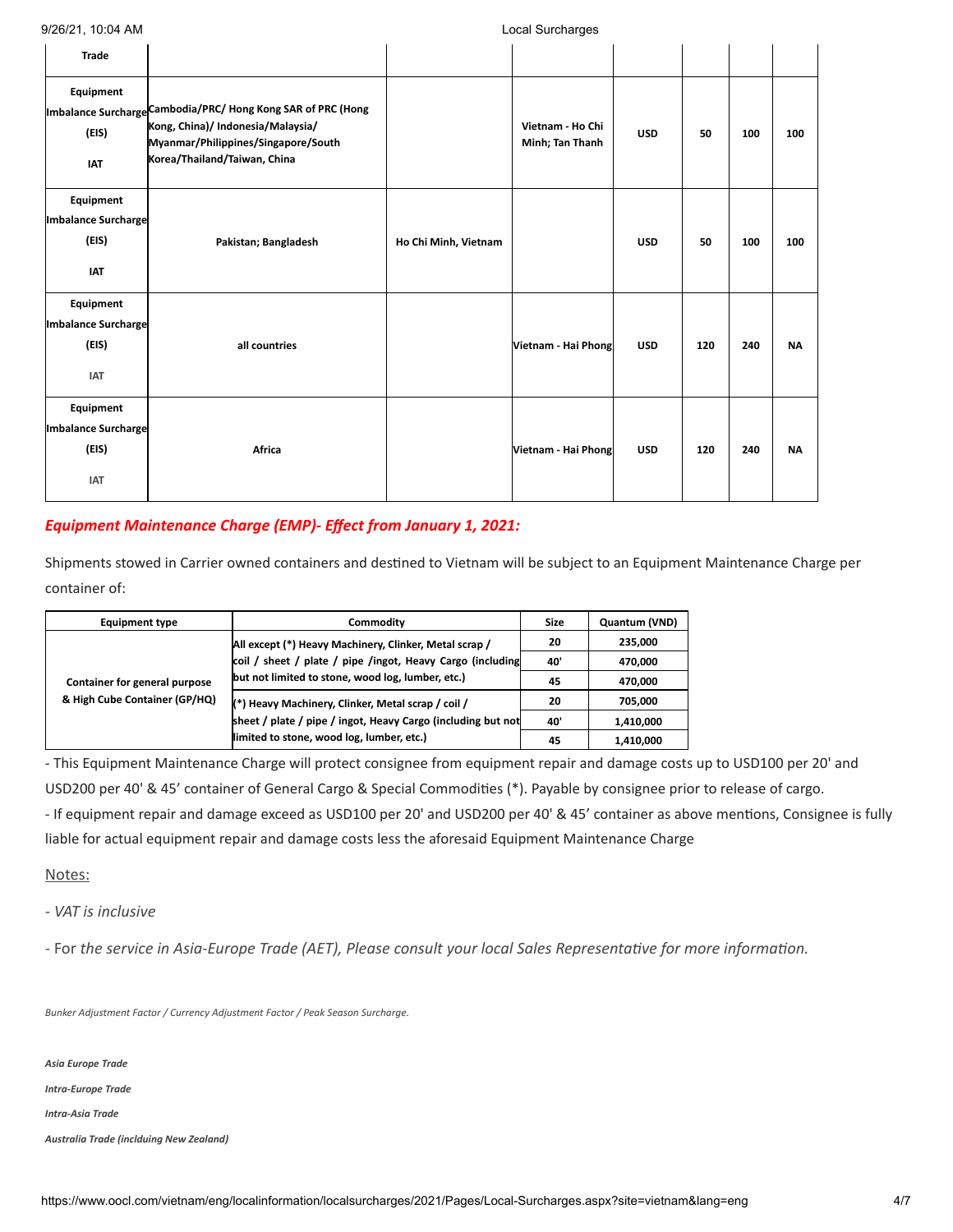*[Transpacific](https://www.oocl.com/eng/resourcecenter/surcharges/Pages/tptsurcharges.aspx) Trade - Canada*

*[Trans-Atlantic](https://www.oocl.com/eng/resourcecenter/surcharges/Pages/tamsurcharges.aspx) Mexico Trade*

## **Outbound**

| <b>Description Per</b>                                                                                                                                                               |                 |            | Currency          |
|--------------------------------------------------------------------------------------------------------------------------------------------------------------------------------------|-----------------|------------|-------------------|
| <b>Outbound Documentation Fee</b>                                                                                                                                                    | B/L             | 850,000    | <b>VND</b>        |
| Certificate Issuance Fee<br>(applicable to all kinds of certificate including but noy limited to vessel age, vessel classification, shipment route, D&D free time,<br>transshipment) | Set             | 400,000    | <b>VND</b>        |
| <b>CFS Receiving Charge</b>                                                                                                                                                          | CBM             | 6          | <b>USD</b>        |
| <b>Terminal Handling Charge</b><br>(Dry)                                                                                                                                             |                 | 113        | <b>USD</b>        |
|                                                                                                                                                                                      |                 | 175        | <b>USD</b>        |
|                                                                                                                                                                                      |                 | 220        | <b>USD</b>        |
| <b>Terminal Handling Charge</b>                                                                                                                                                      |                 | 145        | <b>USD</b>        |
| (Reefer)                                                                                                                                                                             | 40'             | 227        | <b>USD</b>        |
| Terminal Handling Charge for all dangerous goods; Awkward Cargo in Special Equipments                                                                                                | 20'             | 145        | <b>USD</b>        |
|                                                                                                                                                                                      | 40'<br>45' (DG) | 227<br>275 | USD<br><b>USD</b> |
| Reefer Monitoring Charge/Phí cung cấp điện (RMC)                                                                                                                                     |                 | $20\,$     | <b>USD</b>        |
| (for reefer shipment)<br>Free time: 1 day before CY cut-off                                                                                                                          | 40'             | 40         | <b>USD</b>        |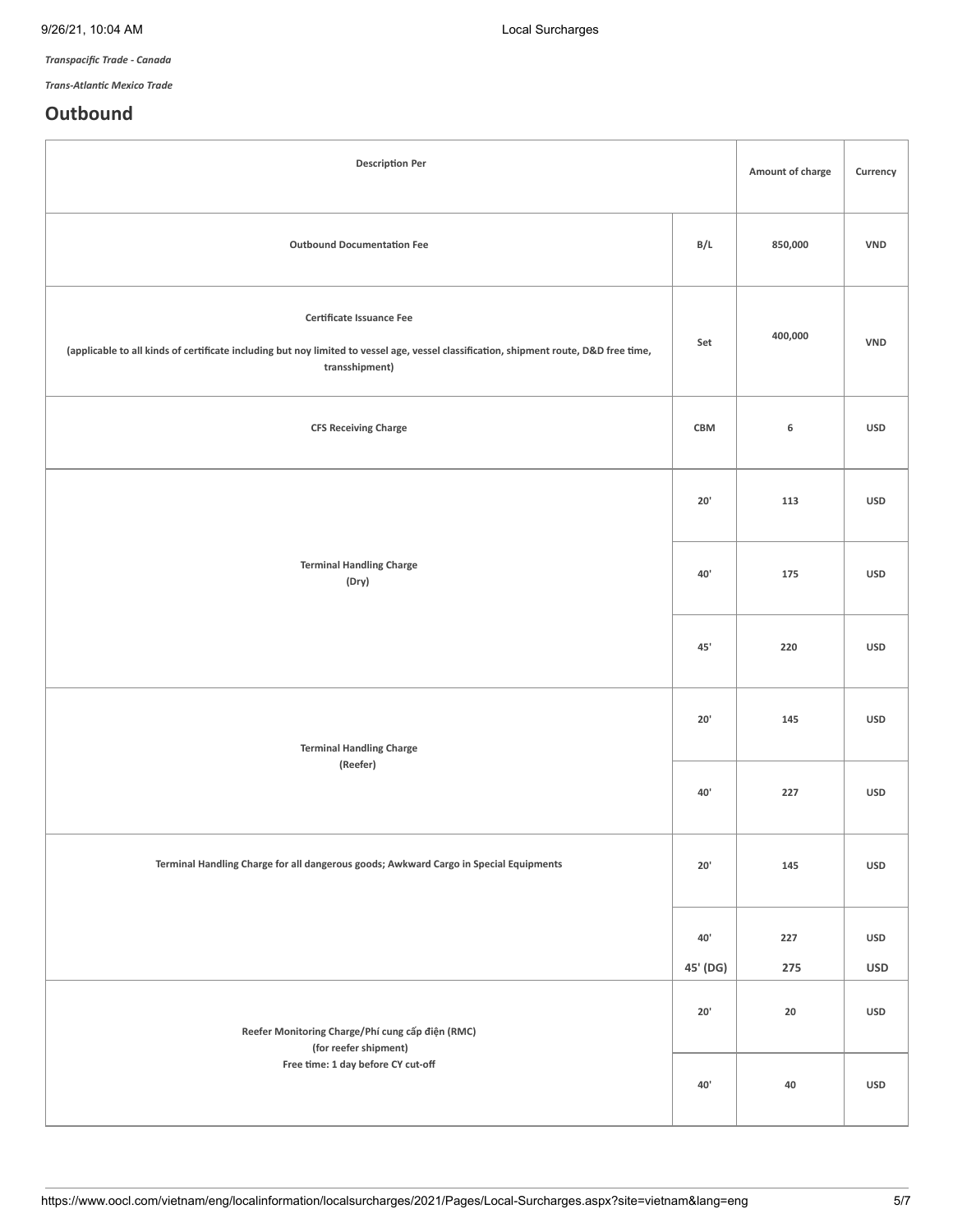| <b>Description Per</b>                                                                                                                                                                                                        |                                            |                      | Amount of charge                                    | Currency   |
|-------------------------------------------------------------------------------------------------------------------------------------------------------------------------------------------------------------------------------|--------------------------------------------|----------------------|-----------------------------------------------------|------------|
| <b>ISF10 Filling</b>                                                                                                                                                                                                          |                                            |                      | 25                                                  | <b>USD</b> |
| <b>ISF10 Amendment</b>                                                                                                                                                                                                        |                                            | B/L                  | 40                                                  | <b>USD</b> |
| AMS- Advance Manifest Security Charge<br>(applicable for USA; Canada; Japan; East Mediterranean; Black Sea, China, cargo to/via EU, cargo to Mexico/Latin America & South<br>Africa, either prepaid or collect)               |                                            | B/L                  | 30                                                  | <b>USD</b> |
| AAM- Amendment for Advance Manifest Security Charge<br>(applicable for USA; Canada; Japan; East Mediterranean; Black Sea, China, cargo to/via EU, cargo to Mexico/Latin America & South<br>Africa, either Prepaid or collect) |                                            | B/L                  | 40                                                  | <b>USD</b> |
| <b>Reefer Temperature Record Requisition</b><br>(requested when booking is placed or before CY cut-off subject to conditions & approval by OOCL)                                                                              |                                            | Container/<br>Report | 150<br>$200$ (#)<br>(#) Effect on Sept.<br>16, 2021 | <b>USD</b> |
| <b>Reefer De-humidity Setting Charge</b>                                                                                                                                                                                      |                                            | 40'RQ                | 150                                                 | <b>USD</b> |
| Telex Release / Surrender BL Charge (all trades)                                                                                                                                                                              |                                            | B/L                  | 500,000                                             | <b>VND</b> |
| Seaway fee<br>(IAT only)                                                                                                                                                                                                      |                                            | B/L                  | 500,000                                             | <b>VND</b> |
| Seal Fee                                                                                                                                                                                                                      |                                            | Seal                 | 8                                                   | <b>USD</b> |
| <b>Freight Handling Fee (FHF)</b>                                                                                                                                                                                             |                                            | B/L                  | 300,000                                             | <b>VND</b> |
| Tax invoice cancellation & Re-issuance fee (VIR)                                                                                                                                                                              |                                            | <b>Tax Invoice</b>   | 300,000                                             | <b>VND</b> |
| Mis / Un-Declared Dangerous Goods Charge                                                                                                                                                                                      |                                            | B/L                  | 10,000                                              | <b>USD</b> |
| <b>Change of Destination</b>                                                                                                                                                                                                  | Re-stowing of container is NOT<br>required | B/L                  | 350                                                 | <b>USD</b> |
| <b>Administration Fee</b>                                                                                                                                                                                                     | Re-stowing of container is<br>required     | B/L                  | 500                                                 | <b>USD</b> |